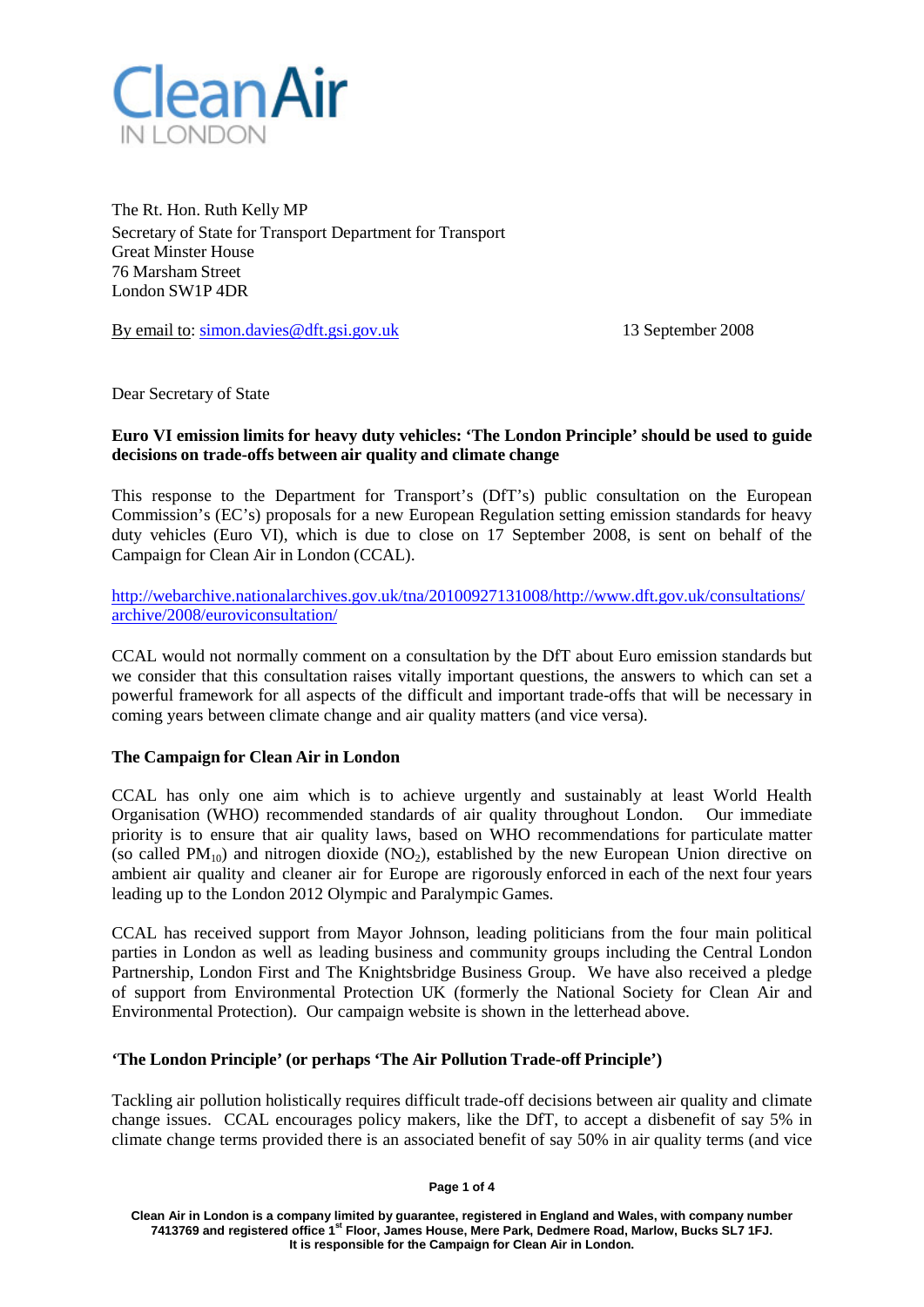

versa) i.e. one to 10. Such an approach should be considered acceptable since large benefits may be hard to find and small disbenefits can be rectified relatively easily through a combination of other policy measures. An example of the former would be slightly increased fuel consumption and emissions of carbon dioxide while an example of the latter would be sharply reduced hazardous emissions.

# **The European Commission's Proposals**

CCAL has the following key comments on the government's view on the EC's proposals for a new European Regulation setting emission standards for heavy duty vehicles (Euro VI):

General - The government is right to be supportive of the aims of the EC's proposal.

Air quality/Climate change trade-offs - The EC's proposals offer substantial benefits in air quality terms for small disbenefits in climate change terms. CCAL believes that the fuel consumption penalty of between two and three percent indicated by the EC is more accurate than the eight percent indicated by independent advice commissioned by the government. CCAL believes that the European Environmental Bureau, the International Council on Clean Transportation in the US or others would be able to confirm the more favourable picture.

However, even if the government's advice turns out to be correct (which CCAL doubts), the EC's proposals would still be fully consistent with 'The London Principle' e.g. an 80% reduction in oxides of nitrogen and a 67% reduction in particulate matter emissions limits by comparison with the Euro V standards they would replace (i.e. about 10 units of improvement to air quality for one unit of fuel consumption disbenefit). Of course, the EC's proposals have the additional benefit of tackling harmful emissions at their source and ensuring the polluter pays directly.

Setting global standards for technology – CCAL supports the EC's proposal to bring the requirements in line with the United States (US) Environmental Protection Agency 2010 limits. It is clearly right to seek cost efficiencies through global standardisation and economies of scale. CCAL urges the government not to jeopardise essential, and clearly deliverable (i.e. if the US has the technology standard already planned there is no excuse for delay in Europe), technological improvements by suggesting that mainstream policy should cater for remote or unlikely events e.g. by being overcautious with its assumptions on offsetting improvements. Otherwise, the government would drive industry towards the lowest standards not the highest.

Implementation timetable – CCAL urges the government to press for the earliest possible adoption of the EC's proposals for a new European Regulation setting emissions standards for heavy duty vehicles (Euro VI). A fast timetable is needed to aid compliance with air quality laws across Europe. It should be possible if: US 2010-like limits are adopted; and the approach of using Regulation rather than a new Directive is pursued to save time and increase certainty. There must be no unnecessary delay in the implementation of the EC's proposals.

Financial incentives – CCAL acknowledges the government's long opposition to the principle of including provisions on fiscal matters in Article 95 (Qualified Majority Voting) proposals, rather than proposals requiring unanimity. However, CCAL considers that the government should accept the opportunity to offer financial incentives on a case by case basis. First, the government would gain an option not lose one and second, financial incentives are clearly positive not negative *per se* to the

#### **Page 2 of 4**

**Clean Air in London is a company limited by guarantee, registered in England and Wales, with company number 7413769 and registered office 1st Floor, James House, Mere Park, Dedmere Road, Marlow, Bucks SL7 1FJ. It is responsible for the Campaign for Clean Air in London.**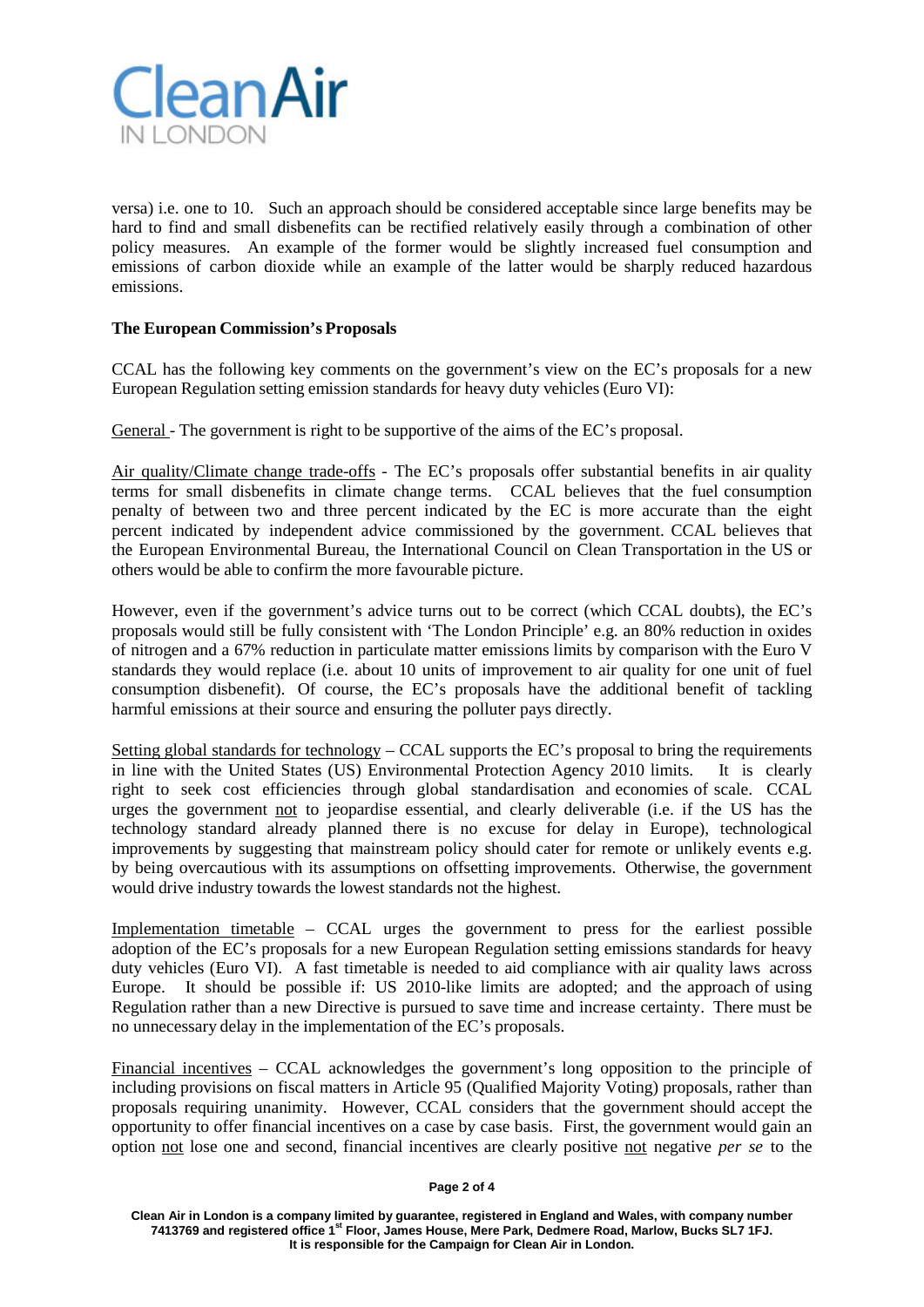

citizen's tax burden. For both reasons, CCAL considers that the government should support the EC's proposals for financial incentives and plan to use them actively to achieve quickly substantial and much needed environmental benefits.

#### **Summary**

If the EC's proposals are not supported fully by the UK government, it will be necessary for less efficient measures to be found to ensure compliance with air quality laws (e.g. the banning from our larger cities of a higher proportion of older diesel vehicles than would otherwise by necessary). In this context, it would be irresponsible of the government to do anything other than support fully or strengthen further the proposals from the EC to reduce sharply hazardous emissions.

CCAL supports fully the detailed response being submitted by Environmental Protection UK. CCAL would be pleased to discuss or expand on any aspect of this letter if you or your officials consider it worthwhile. We can be contacted at the email address provided separately.

Finally, thank you for taking seriously our concerns about air pollution in London and giving the issues we raise your particular attention.

Please acknowledge receipt of this letter.

With best wishes.

Yours sincerely

Simon Birkett Principal Contact Campaign for Clean Air in London

By hand: Winston Fletcher, Chair, The Knightsbridge Association Carol Seymour-Newton, Honorary Secretary, The Knightsbridge Association

C<sub>c</sub>:

Commission Vice-President Guenter Verheugen Commissioner Stavros Dimas The Rt. Hon. Hilary Benn MP, Secretary of State for Defra Boris Johnson, Mayor of London Sir Simon Milton, Deputy Mayor **ORGANISATIONS** Helen Ainsworth, EU and International Air Quality, Defra Jenny Bates, London Regional Campaigns Co-ordinator, Friends of the Earth James Bidwell, Chief Executive, Visit London John Brewster OBE, Chairman, Port Health and Environmental Services Committee, Corporation of

**Page 3 of 4**

**Clean Air in London is a company limited by guarantee, registered in England and Wales, with company number 7413769 and registered office 1st Floor, James House, Mere Park, Dedmere Road, Marlow, Bucks SL7 1FJ. It is responsible for the Campaign for Clean Air in London.**